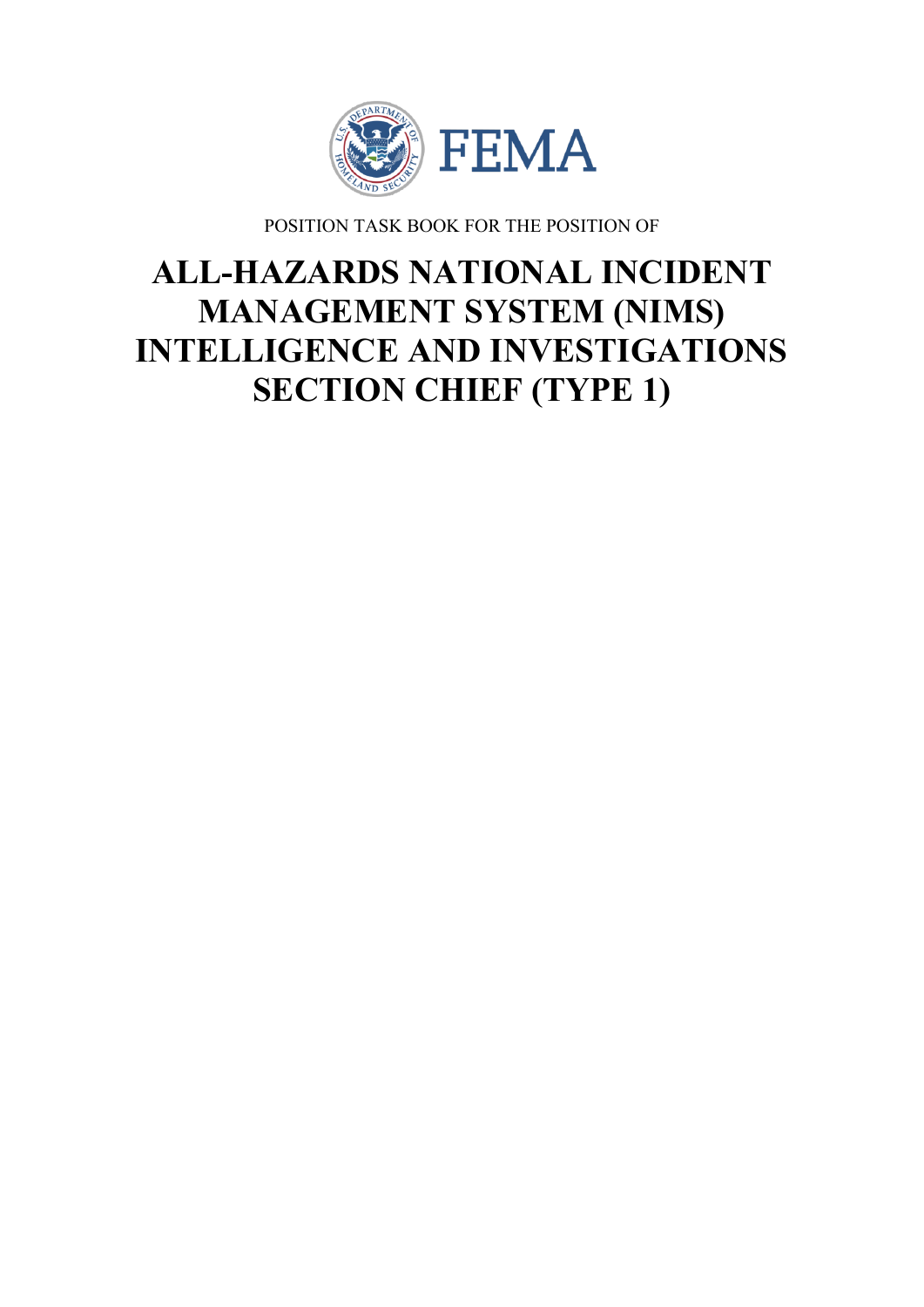# **INTELLIGENCE AND INVESTIGATIONS SECTION CHIEF (TYPE 1)**

# *1. Competency:* **Assume position responsibilities**

*Description:* Successfully assume the role of Intelligence/Investigations Section Chief and initiate position activities at the appropriate time according to the following behaviors.

# *1a. Behavior:* **Understand and comply with NIMS concepts and principles**

| TASK                                                                                                 | <b>CODE</b> | <b>EVALUATION</b><br><b>RECORD#</b> | <b>EVALUATOR</b><br><b>INITIALS AND</b><br><b>DATE</b> |
|------------------------------------------------------------------------------------------------------|-------------|-------------------------------------|--------------------------------------------------------|
| 1. Understand scope, roles, responsibilities, jurisdiction, and<br>authority of responding agencies. | E, F, I     |                                     |                                                        |

# *1b. Behavior:* **Successfully assume the role of Intelligence/Investigations Section Chief and initiate position activities**

| <b>TASK</b>                                                                                                                                                                                              | <b>CODE</b> | <b>EVALUATION</b><br><b>RECORD#</b> | <b>EVALUATOR</b><br><b>INITIALS AND</b><br><b>DATE</b> |
|----------------------------------------------------------------------------------------------------------------------------------------------------------------------------------------------------------|-------------|-------------------------------------|--------------------------------------------------------|
| 2. Initiate and maintain section activity log:<br>• Complete activity log and use to support a common<br>operating picture<br>• Transfer information to additional documents, positions,<br>and displays | E, F, I     |                                     |                                                        |

# *1c. Behavior:* **Gather, update, and apply situational information relevant to the assignment**

| <b>TASK</b>                                                                                                                                                                                                                                                                                                                                    | <b>CODE</b> | <b>EVALUATION</b><br><b>RECORD#</b> | <b>EVALUATOR</b><br><b>INITIALS AND</b><br><b>DATE</b> |
|------------------------------------------------------------------------------------------------------------------------------------------------------------------------------------------------------------------------------------------------------------------------------------------------------------------------------------------------|-------------|-------------------------------------|--------------------------------------------------------|
| 3. Review the Incident Action Plan (IAP), other relevant<br>plans, or Resources Unit records to identify resources<br>assigned:<br>• Location and status of assigned resources<br>• Resource identifier, if assigned<br>• Supervisor name and contact information<br>• Location<br>$\bullet$ Assignment<br>• Resource kind, type, and quantity | E, F, I     |                                     |                                                        |

# *1d. Behavior:* **Establish effective relationships with relevant personnel**

| <b>TASK</b> | <b>CODE</b> | <b>EVALUATION</b><br><b>RECORD#</b> | <b>EVALUATOR</b><br><b>INITIALS AND</b><br>DATE |
|-------------|-------------|-------------------------------------|-------------------------------------------------|
|-------------|-------------|-------------------------------------|-------------------------------------------------|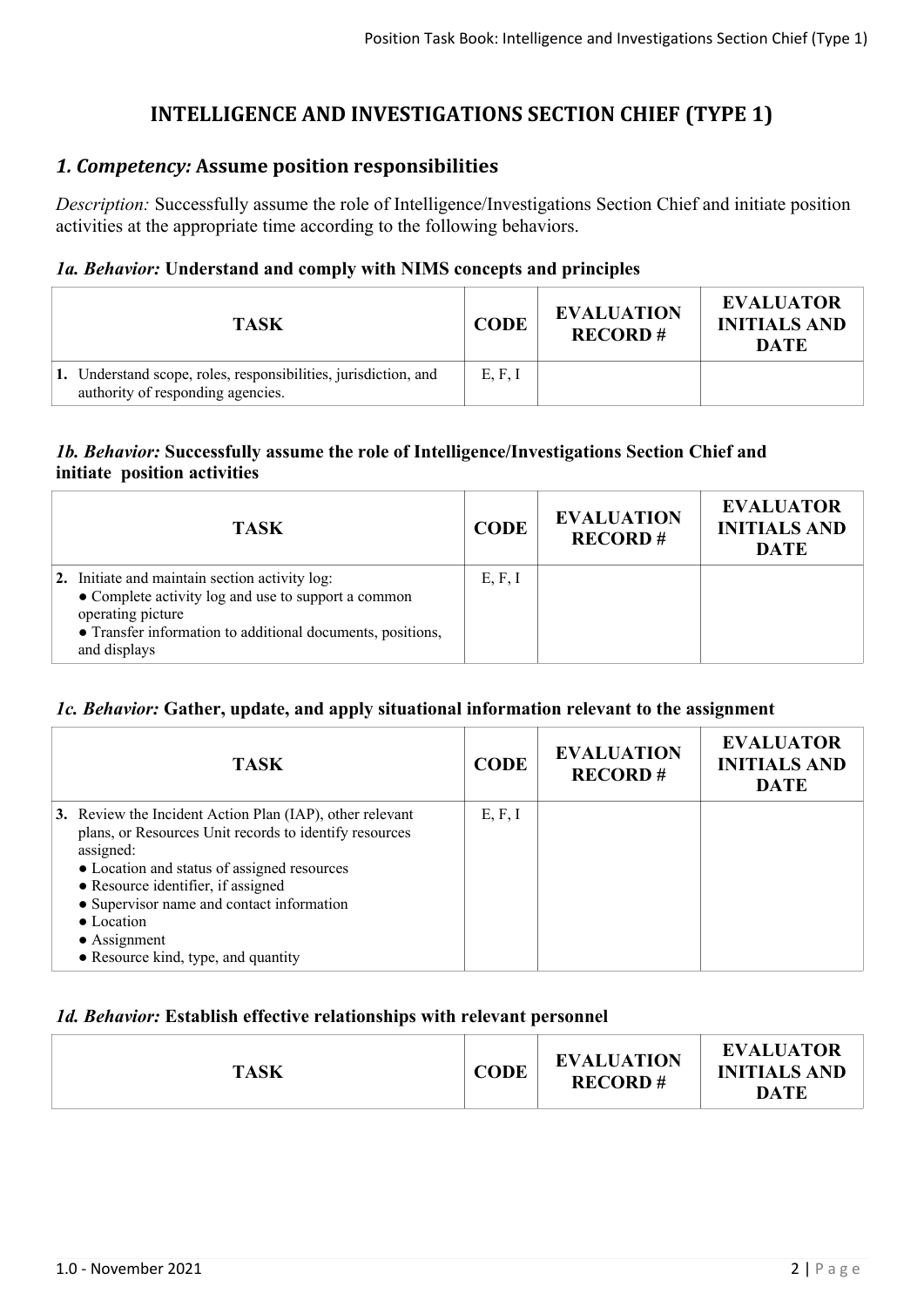| 4. Establish and maintain positive interpersonal and<br>interagency working relationships:<br>• Outgoing incident staff or teams<br>• Local agencies<br>$\bullet$ Hosting unit<br>$\bullet$ Policy group<br>$\bullet$ Public<br>• Supporting agencies | E, F, I |  |  |
|-------------------------------------------------------------------------------------------------------------------------------------------------------------------------------------------------------------------------------------------------------|---------|--|--|
|-------------------------------------------------------------------------------------------------------------------------------------------------------------------------------------------------------------------------------------------------------|---------|--|--|

#### *1e. Behavior:* **Establish or determine organizational structure, reporting procedures, and chain of command of assigned resources**

| <b>TASK</b>                                                                                                                                                                                                                                                                                                                                                                                                                                                                                                                                                                                                                                                                                                                                                                                                                                                                                                                             | <b>CODE</b> | <b>EVALUATION</b><br><b>RECORD#</b> | <b>EVALUATOR</b><br><b>INITIALS AND</b><br><b>DATE</b> |
|-----------------------------------------------------------------------------------------------------------------------------------------------------------------------------------------------------------------------------------------------------------------------------------------------------------------------------------------------------------------------------------------------------------------------------------------------------------------------------------------------------------------------------------------------------------------------------------------------------------------------------------------------------------------------------------------------------------------------------------------------------------------------------------------------------------------------------------------------------------------------------------------------------------------------------------------|-------------|-------------------------------------|--------------------------------------------------------|
| 5. Activate section:<br>• Establish appropriate section organization and assign staff<br>responsibilities, while maintaining span of control<br>• Ensure availability of appropriate resources<br>• Conduct supporting activities within operational<br>$\bullet$ period<br>• Follow protocol for communicating section's daily<br>accomplishments to the Documentation Unit or appropriate<br>personnel<br>• Obtain operational rhythm from supervisor and establish<br>daily briefing/debriefing schedule with assigned personnel<br>• Follow process for resource requests/releases for<br>operational planning purposes<br>• Assign staff, branches, divisions/groups, or units as<br>appropriate<br>• Participate in planning meetings to determine section<br>organization, support tactical assignments, ensure resource<br>support and coordination needs, and identify other<br>considerations for the next operational period | E, F, I     |                                     |                                                        |
| 6. Keep supervisor and assigned personnel informed of<br>organizational changes:<br>• Branch, division, or group mobilization/demobilization<br>· Staff and unit mobilization/demobilization<br>• Any personnel changes                                                                                                                                                                                                                                                                                                                                                                                                                                                                                                                                                                                                                                                                                                                 | E, F, I     |                                     |                                                        |
| 7. Supervise and adjust section organization and operations<br>as necessary, based on changes in incident situation and<br>resource status:<br>• Maintain common operating picture throughout the section<br>• Provide for functional and geographical supervision as<br>necessary<br>• Ensure effective use and coordination of all assigned<br>resources<br>• Constantly monitor objectives and overall section<br>operations for efficacy and safety                                                                                                                                                                                                                                                                                                                                                                                                                                                                                 | E, F, I     |                                     |                                                        |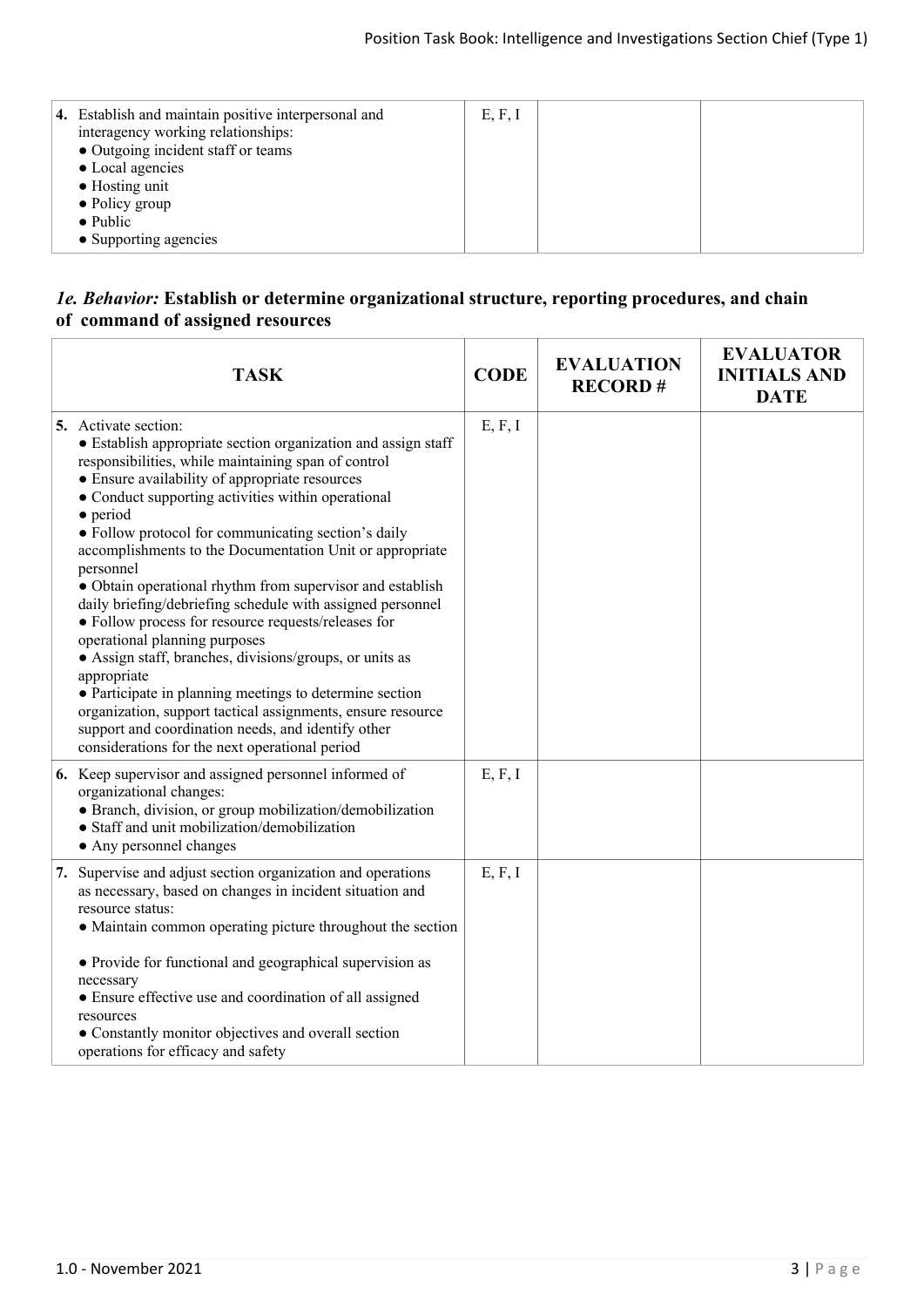| 8. Supervise and adjust section organization and operations<br>based on changes in incident situation and resource<br>status:<br>• Maintain common operating picture throughout the section                                                | E, F, I |  |
|--------------------------------------------------------------------------------------------------------------------------------------------------------------------------------------------------------------------------------------------|---------|--|
| • Provide for functional and geographical supervision as<br>necessary<br>• Ensure effective use and coordination of all assigned<br>resources<br>• Constantly monitor objectives and overall section<br>operations for efficacy and safety |         |  |
|                                                                                                                                                                                                                                            |         |  |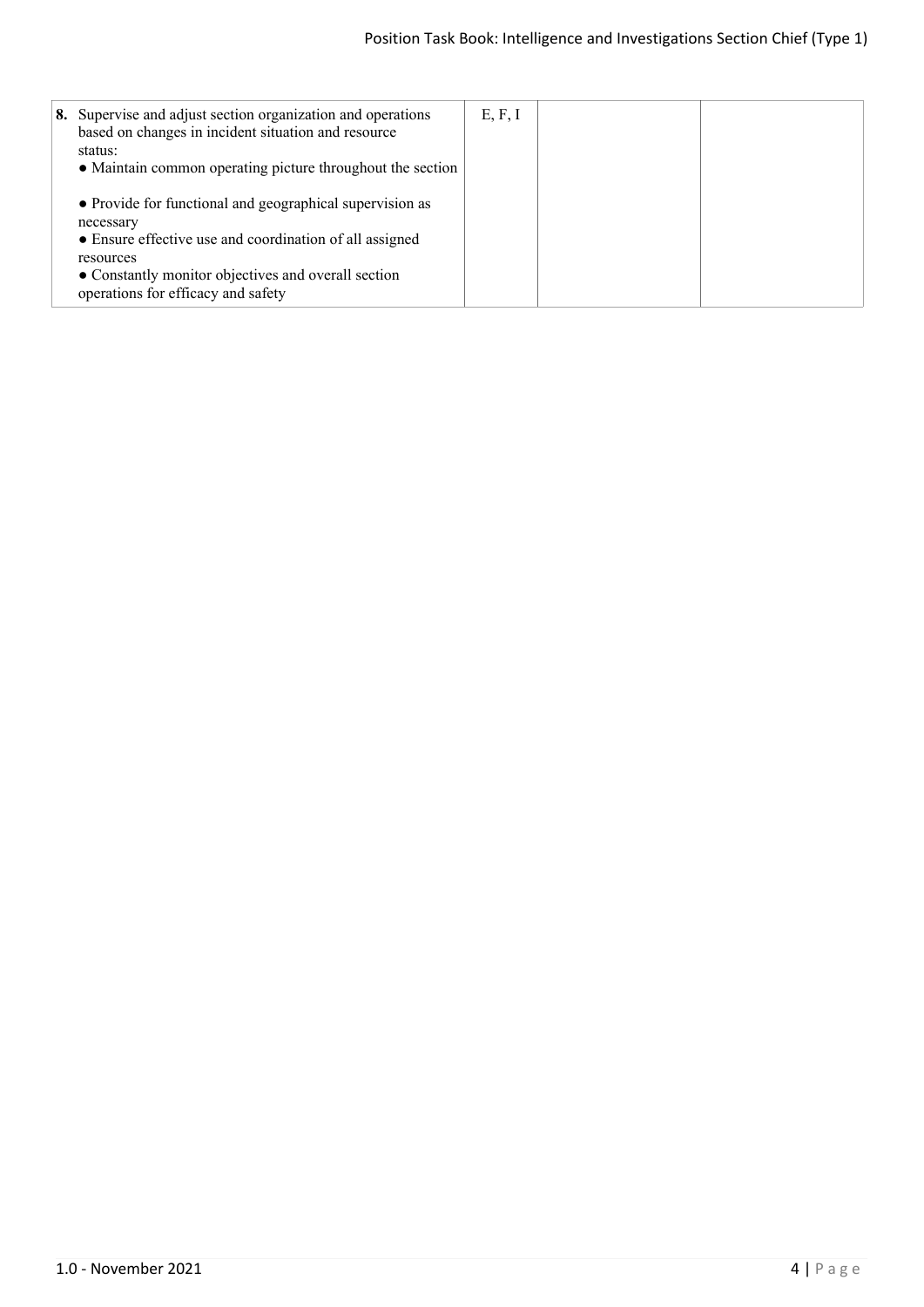# *2. Competency:* **Communicate effectively**

*Description:* Use suitable communication techniques to share relevant information with appropriate personnel on a timely basis to accomplish objectives in a potentially rapidly changing environment.

# *2a. Behavior:* **Ensure the exchange of relevant information during briefings and debriefings**

| <b>TASK</b>                                                                                                                                                                                                                                                                                                                                                                                                           | <b>CODE</b> | <b>EVALUATION</b><br><b>RECORD#</b> | <b>EVALUATOR</b><br><b>INITIALS AND</b><br><b>DATE</b> |
|-----------------------------------------------------------------------------------------------------------------------------------------------------------------------------------------------------------------------------------------------------------------------------------------------------------------------------------------------------------------------------------------------------------------------|-------------|-------------------------------------|--------------------------------------------------------|
| 9. Effectively communicate options, considerations, and<br>recommendations during briefings.                                                                                                                                                                                                                                                                                                                          | E, F, I     |                                     |                                                        |
| 10. Prepare for and participate in briefings with other<br>sections, branches, divisions/groups, units, and incident<br>staff:<br>• Share and evaluate information with section members<br>• Identify safety hazards and mitigation strategies with the<br>Safety Officer<br>• Maintain quality updates for Public Information Officer<br>(PIO)                                                                       | E, F, I     |                                     |                                                        |
| 11. Schedule and conduct daily briefings to assigned<br>personnel:<br>• Inform identified meeting attendees of time, location, and<br>information they should provide for the meeting<br>• Define objectives, agenda, and time expectations<br>• Post meeting agenda at appropriate locations<br>• Make arrangements for documentation and recording of<br>applicable information<br>• Resolve concerns and conflicts | E, F, I     |                                     |                                                        |

# *2b. Behavior:* **Ensure documentation is complete and disposition is appropriate**

| <b>TASK</b>                                                                                                                                                                                                                                                                                                                                                                                                              | <b>CODE</b> | <b>EVALUATION</b><br><b>RECORD#</b> | <b>EVALUATOR</b><br><b>INITIALS AND</b><br><b>DATE</b> |
|--------------------------------------------------------------------------------------------------------------------------------------------------------------------------------------------------------------------------------------------------------------------------------------------------------------------------------------------------------------------------------------------------------------------------|-------------|-------------------------------------|--------------------------------------------------------|
| 12. Ensure incident documentation and administrative<br>requirements are complete, according to the supervisor's<br>direction:<br>• Submit incident narrative to supervisor<br>• Complete and submit activity log to Documentation Unit<br>or appropriate personnel for each operational period<br>• Ensure all personnel and equipment time records are<br>complete and submitted at the end of each operational period | E, F, I     |                                     |                                                        |
| 13. Ensure process is in place to review items and classify as<br>appropriate (such as "For Official Use Only" or<br>"Classified").                                                                                                                                                                                                                                                                                      | C, E, F, I  |                                     |                                                        |

# *2c. Behavior:* **Communicate incident priorities and operations**

| <b>TASK</b>                                                                                                                                        | <b>CODE</b> | <b>EVALUATION</b><br><b>RECORD#</b> | <b>EVALUATOR</b><br><b>INITIALS AND</b><br><b>DATE</b> |
|----------------------------------------------------------------------------------------------------------------------------------------------------|-------------|-------------------------------------|--------------------------------------------------------|
| 14. Communicate priorities and objectives and any changes<br>throughout the section:<br>• Maintain common operating picture throughout the section | E, F, I     |                                     |                                                        |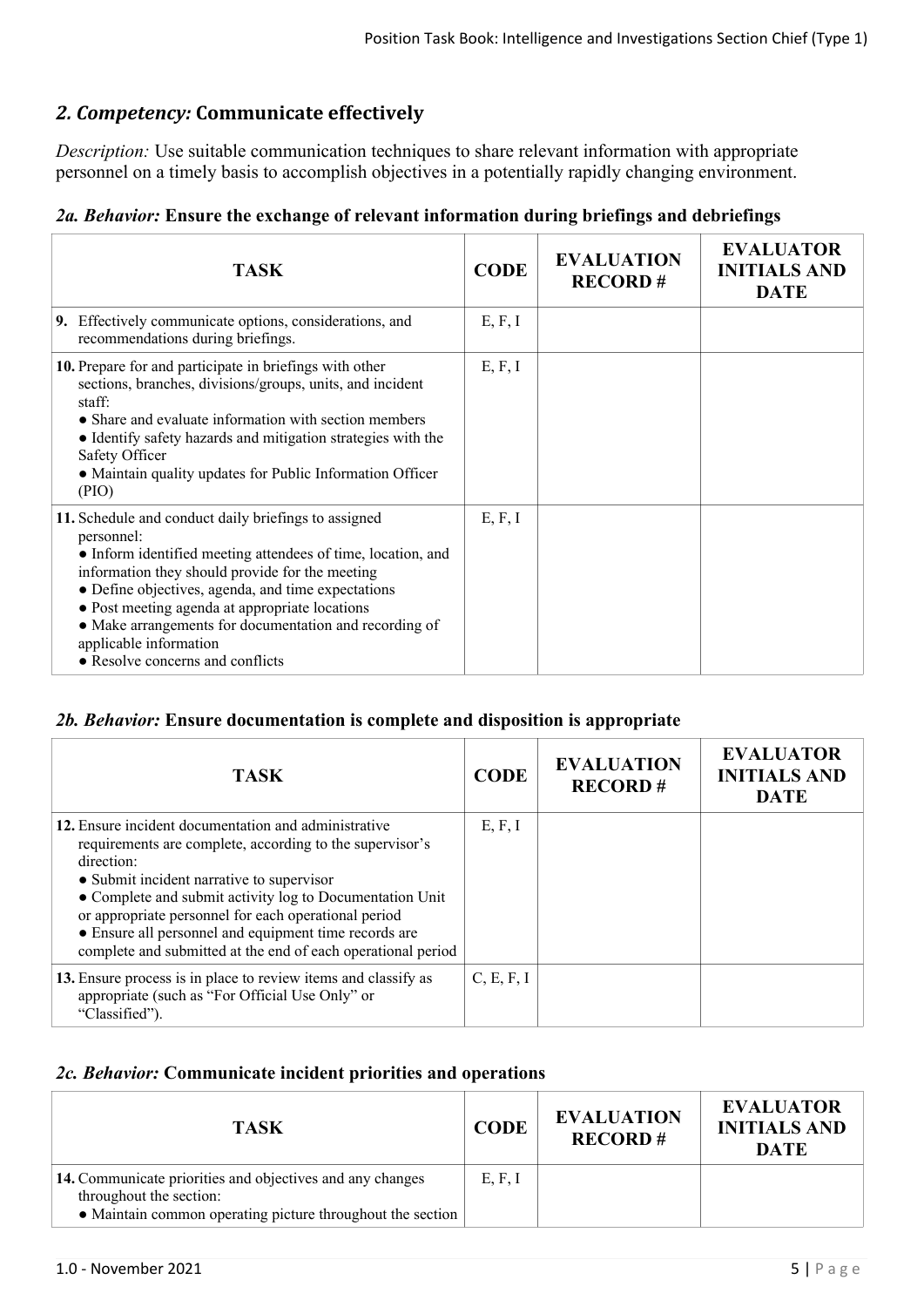| 15. Monitor section support status and develop alternate<br>strategies to meet incident objectives:<br>• Advise assigned staff of significant changes that may<br>affect them                                                                                                                                                                                                               | E, F, I |  |
|---------------------------------------------------------------------------------------------------------------------------------------------------------------------------------------------------------------------------------------------------------------------------------------------------------------------------------------------------------------------------------------------|---------|--|
| 16. Report unexpected occurrences (such as injuries,<br>illnesses, accidents, political contacts, property loss or<br>damage):<br>• Ensure standard information contains nature of event,<br>location, magnitude, personnel involved, initial action taken,<br>and appropriate subsequent action<br>• Ensure the protection of Personally Identifiable<br>Information (PII) while reporting | E, F, I |  |
| 17. Update supervisor on current accomplishments or<br>problems and complete incident forms as necessary                                                                                                                                                                                                                                                                                    | E, F, I |  |

# *2d. Behavior:* **Develop and implement plans**

| <b>TASK</b>                                                                                                                                                                                                                                                                                                                                                                                 | <b>CODE</b> | <b>EVALUATION</b><br><b>RECORD#</b> | <b>EVALUATOR</b><br><b>INITIALS AND</b><br><b>DATE</b> |
|---------------------------------------------------------------------------------------------------------------------------------------------------------------------------------------------------------------------------------------------------------------------------------------------------------------------------------------------------------------------------------------------|-------------|-------------------------------------|--------------------------------------------------------|
| <b>18.</b> Ensure the I/I staff provide appropriate input to assist in<br>developing the I/I portion of the IAP.                                                                                                                                                                                                                                                                            | E, F, I     |                                     |                                                        |
| 19. Participate in preparation of the IAP and planning<br>meeting for the next operational period:<br>• Update section on current situation<br>• Assist in determining priorities for next operational<br>period(s)<br>• Determine tasks and work assignments for next operational<br>period(s)<br>• Advise on current capabilities and limitations<br>• Determine resource needs or excess | E, F, I     |                                     |                                                        |
| 20. Participate in the preparation of other necessary relevant<br>plans for section:<br>• Demobilization plan<br>• Evacuation plan<br>• Continuity of Operations (COOP) plan                                                                                                                                                                                                                | E, F, I     |                                     |                                                        |
| 21. Prepare for and participate in the meetings and briefings<br>in the planning process.                                                                                                                                                                                                                                                                                                   | E, F, I     |                                     |                                                        |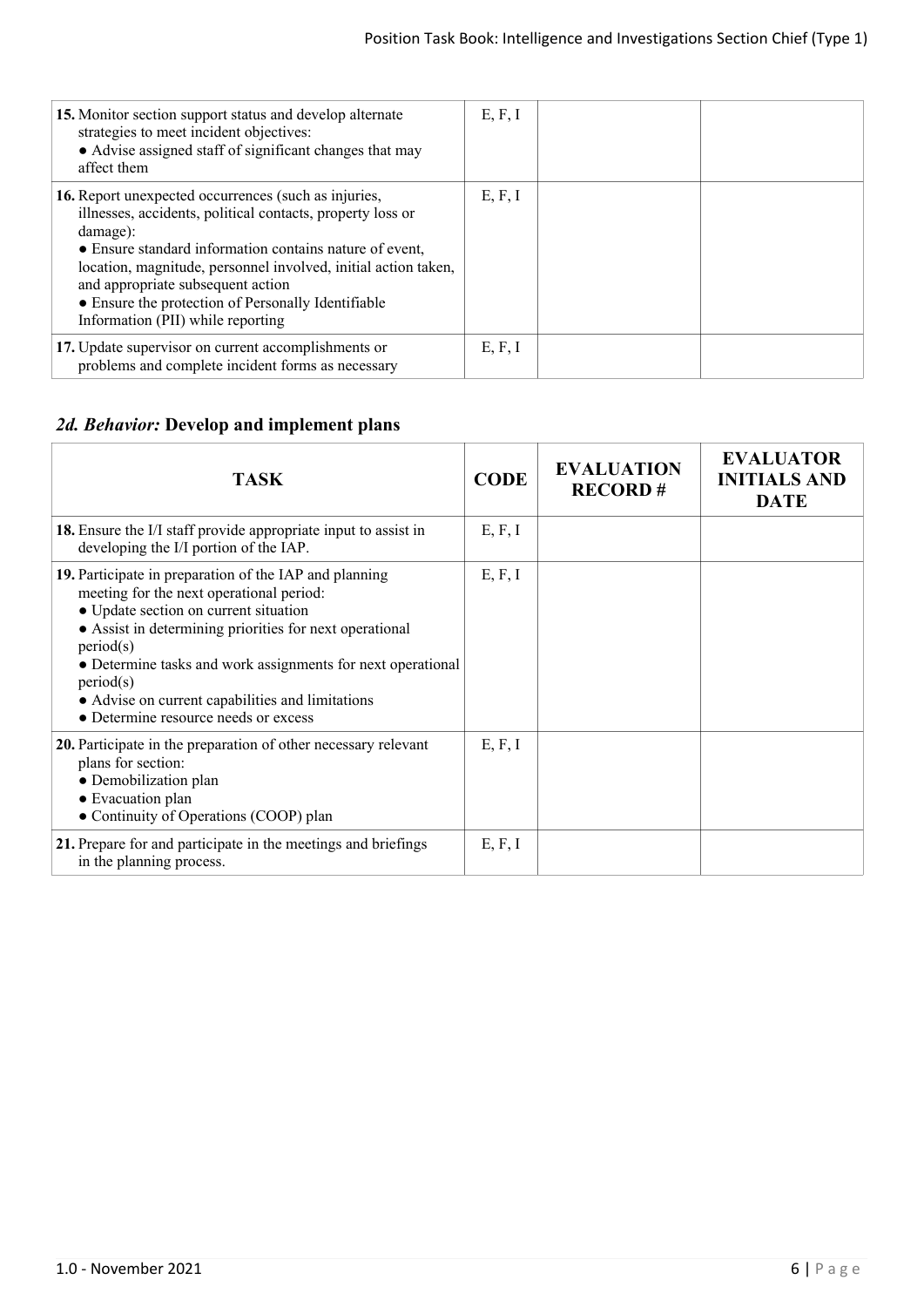# *3. Competency:* **Ensure completion of assigned actions to meet identified objectives**

*Description:* Identify, analyze, and apply relevant situational information and evaluate actions to complete assignments safely and meet identified objectives. Complete actions within established timeframe.

#### *3a. Behavior:* **Execute assigned tasks, assess progress, and make necessary adjustments**

| <b>TASK</b>                                                                                                                                                                                                                                      | <b>CODE</b> | <b>EVALUATION</b><br><b>RECORD#</b> | <b>EVALUATOR</b><br><b>INITIALS AND</b><br><b>DATE</b> |
|--------------------------------------------------------------------------------------------------------------------------------------------------------------------------------------------------------------------------------------------------|-------------|-------------------------------------|--------------------------------------------------------|
| 22. Ensure that assigned tasks and expectations for the<br>operational period are reasonable and accurate.                                                                                                                                       | E, F, I     |                                     |                                                        |
| 23. Ensure that the work completed is consistent with<br>direction, policy, and incident objectives:<br>• Supervisor's direction<br>• IAP goals and objectives<br>• Operational period command emphasis<br>• Other planning goals and objectives | E, F, I     |                                     |                                                        |
| 24. Hold personnel accountable for the execution of assigned<br>tasks                                                                                                                                                                            | E, F, I     |                                     |                                                        |
| 25. Make appropriate decisions based on analyzed and<br>validated information:<br>• Make adjustments in response to new information,<br>changing conditions, or unexpected obstacles                                                             | E, F, I     |                                     |                                                        |
| 26. Manage information postings and respond to requests for<br>assistance.                                                                                                                                                                       | E, F, I     |                                     |                                                        |

# *3b. Behavior:* **Establish Intelligence/Investigations Section requirements to meet incident strategies and objectives**

| <b>TASK</b>                                                                                                                                                                                                                                                                                                                                                                                                       | <b>CODE</b> | <b>EVALUATION</b><br><b>RECORD#</b> | <b>EVALUATOR</b><br><b>INITIALS AND</b><br><b>DATE</b> |
|-------------------------------------------------------------------------------------------------------------------------------------------------------------------------------------------------------------------------------------------------------------------------------------------------------------------------------------------------------------------------------------------------------------------|-------------|-------------------------------------|--------------------------------------------------------|
| 27. Activate one or more groups if necessary.                                                                                                                                                                                                                                                                                                                                                                     | E, F, I     |                                     |                                                        |
| 28. Confirm that resources initially responding directly to the<br>incident or operations/coordination, as well as those<br>subsequently requested, are:<br>• Immediately identified<br>• Checked in<br>• Briefed regarding the incident, particularly the<br>intelligence/investigations aspects<br>• Properly equipped<br>• Appropriately organized<br>• Assigned appropriate intelligence/investigations tasks | E, F, I     |                                     |                                                        |
| 29. Designate one or more Deputy<br>Intelligence/Investigations Section Chiefs, if necessary.                                                                                                                                                                                                                                                                                                                     | E, F, I     |                                     |                                                        |
| 30. Ensure investigative personnel are available, and that<br>staff properly distribute, maintain, safeguard, store, and<br>return resources.                                                                                                                                                                                                                                                                     | E, F, I     |                                     |                                                        |
| 31. Ensure that I/I Section staff obtain required audio, data,<br>image, and text communications equipment. Ensure staff<br>implements correct communications procedures.                                                                                                                                                                                                                                         | E, F, I     |                                     |                                                        |
| 32. Obtain a comprehensive briefing regarding the incident<br>from Incident Commander (IC).                                                                                                                                                                                                                                                                                                                       | E, F, I     |                                     |                                                        |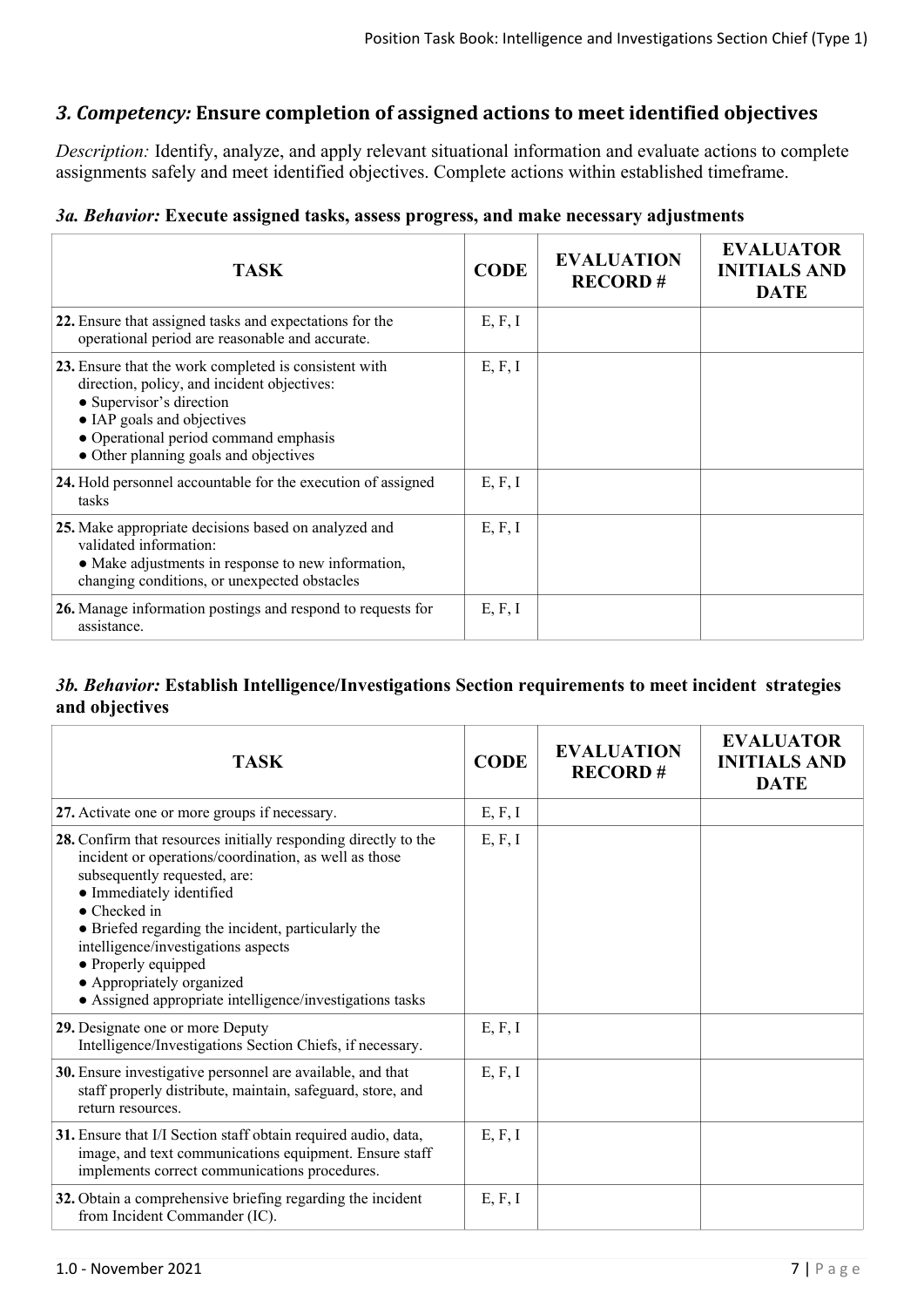| <b>TASK</b>                                                                                                                                                                                                                                                                                                                                  | <b>CODE</b> | <b>EVALUATION</b><br><b>RECORD#</b> | <b>EVALUATOR</b><br><b>INITIALS AND</b><br><b>DATE</b> |
|----------------------------------------------------------------------------------------------------------------------------------------------------------------------------------------------------------------------------------------------------------------------------------------------------------------------------------------------|-------------|-------------------------------------|--------------------------------------------------------|
| 33. Analyze incident or planned event-related information<br>and data, evaluate the current situation, and estimate the<br>potential future situation.                                                                                                                                                                                       | E, F, I     |                                     |                                                        |
| 34. Confer with the other Command and General Staff<br>throughout all relevant intelligence/investigations<br>activities, ensuring that procedures are in place to<br>prevent<br>• Interference with intelligence/investigations activities<br>• Disturbance of known or suspected crime scenes or<br>investigative scenes                   | E, F, I     |                                     |                                                        |
| 35. Confer with the Planning Section regarding:<br>• Planning functions and activities<br>• The intelligence/investigations aspects and components of<br>the IAP<br>• The intelligence/investigations aspects and components of<br>the Demobilization Plan<br>• Documentation and records management procedures,<br>measures, and activities | E, F, I     |                                     |                                                        |
| 36. Coordinate with the appropriate governmental agencies,<br>nongovernmental organizations, and the private sector:<br>• Information collection<br>• Coordination of response activities<br>• Infrastructure protection                                                                                                                     | E, F, I     |                                     |                                                        |
| 37. Coordinate with the Public Information Officer to ensure<br>that public information-related activities do not violate or<br>compromise operational security.                                                                                                                                                                             | E, F, I     |                                     |                                                        |
| 38. Determine the resource needs for one or more operational<br>periods and request the necessary operational and support<br>resources—based on the current situation and potential<br>future situation                                                                                                                                      | E, F, I     |                                     |                                                        |
| 39. Direct and support missing persons and mass fatality<br>investigations.                                                                                                                                                                                                                                                                  | E, F, I     |                                     |                                                        |
| 40. Ensure that staff implement proper procedures, measures,<br>and activities to secure audio, data, image, and text<br>communications throughout the organization.                                                                                                                                                                         | E, F, I     |                                     |                                                        |
| 41. Establish and implement appropriate protocols to guide<br>the handling of sensitive and classified information.                                                                                                                                                                                                                          | E, F, I     |                                     |                                                        |
| 42. Maximize situational awareness and develop an accurate<br>common operating picture.                                                                                                                                                                                                                                                      | E, F, I     |                                     |                                                        |
| 43. Prepare and implement an incident-specific<br>Communications Plan as necessary, particularly if secure<br>communications systems protocols are appropriate.                                                                                                                                                                              | E, F, I     |                                     |                                                        |
| 44. Provide a continuous flow of intelligence to officials to<br>assist in developing a depiction of evolving threats or<br>hazards.                                                                                                                                                                                                         | E, F, I     |                                     |                                                        |
| 45. Schedule and conduct regular meetings and briefings<br>with all of the Deputy Intelligence/Investigations Section<br>Chiefs, Group Supervisors, Managers, and Coordinators<br>to review current intelligence/investigations status and<br>progress                                                                                       | E, F, I     |                                     |                                                        |

# *3c. Behavior:* **Supervise Intelligence/Investigations Section operations**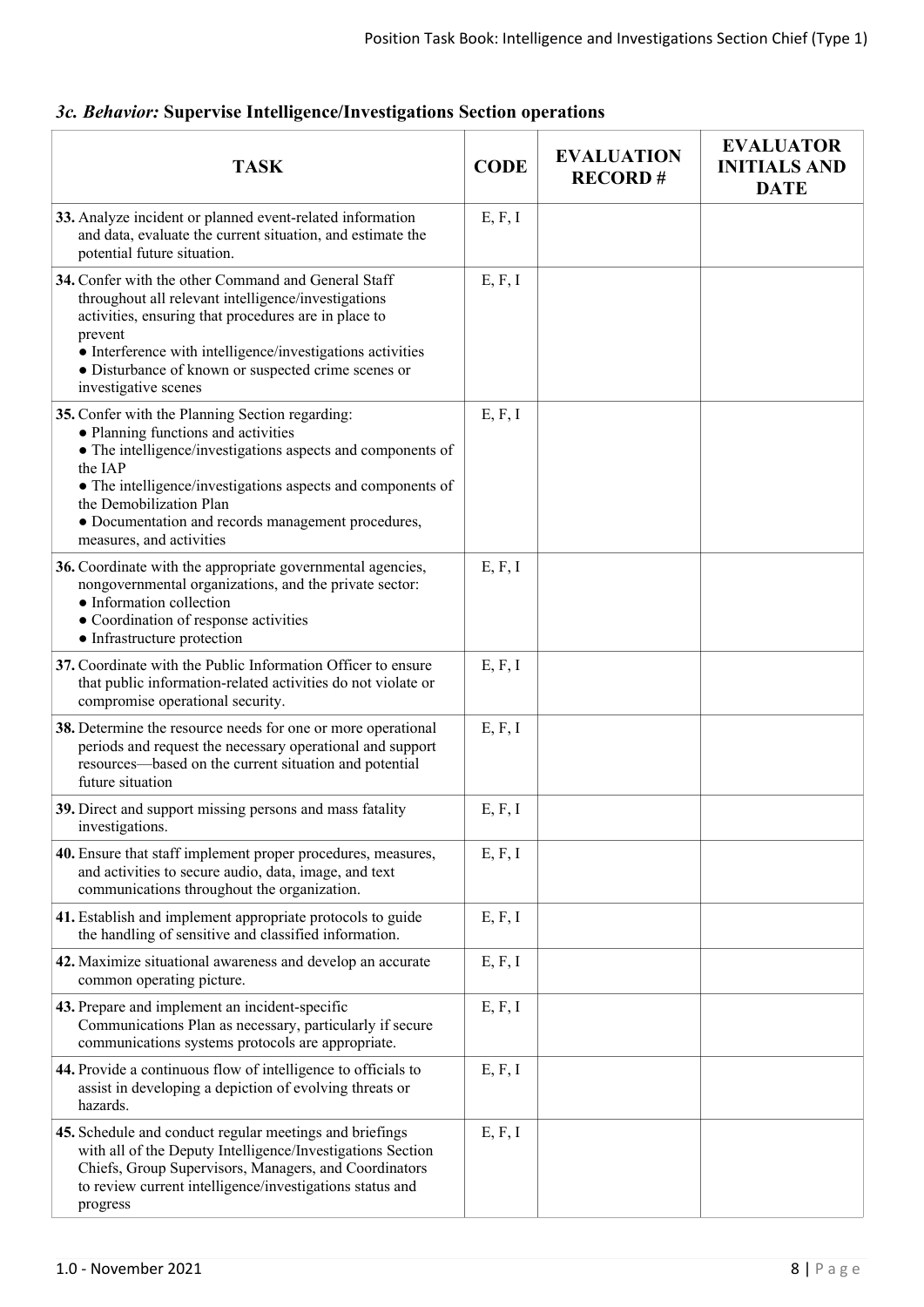# *3d. Behavior:* **Transfer position duties while ensuring continuity of authority and knowledge and while taking into account the increasing or decreasing incident complexity**

| <b>TASK</b>                                                                                                                                                                                                                                                                                                                                                        | <b>CODE</b> | <b>EVALUATION</b><br><b>RECORD#</b> | <b>EVALUATOR</b><br><b>INITIALS AND</b><br><b>DATE</b> |
|--------------------------------------------------------------------------------------------------------------------------------------------------------------------------------------------------------------------------------------------------------------------------------------------------------------------------------------------------------------------|-------------|-------------------------------------|--------------------------------------------------------|
| 46. Complete all necessary reports and narratives to common<br>standards prior to turnover in the following instances:<br>• Shift change<br>• End of operational period<br>$\bullet$ Reassignment<br>• Demobilization                                                                                                                                              | E, F, I     |                                     |                                                        |
| 47. Coordinate an efficient transfer of position duties when<br>mobilizing/demobilizing resources:<br>• Inform assigned personnel and supervisor<br>• Communicate with incoming personnel regarding when<br>and where transition of positions will occur<br>• Conduct transition effectively<br>• Document follow-up action and submit to agency<br>representative | E, F, I     |                                     |                                                        |
| 48. Coordinate with agencies about transfer of<br>intelligence/investigations processes back to the<br>Authority Having Jurisdiction (AHJ).                                                                                                                                                                                                                        | E, F, I     |                                     |                                                        |

# *3e. Behavior:* **Plan for demobilization and ensure staff follow demobilization procedures**

| <b>TASK</b>                                                                                                                                                                                                                                                                                                                                                                              | <b>CODE</b> | <b>EVALUATION</b><br><b>RECORD#</b> | <b>EVALUATOR</b><br><b>INITIALS AND</b><br><b>DATE</b> |
|------------------------------------------------------------------------------------------------------------------------------------------------------------------------------------------------------------------------------------------------------------------------------------------------------------------------------------------------------------------------------------------|-------------|-------------------------------------|--------------------------------------------------------|
| 49. Assist in development, approval, and implementation of<br>demobilization plan:<br>• Coordinate with supervisor during development and<br>implementation<br>• Coordinate with appropriate partners regarding<br>demobilization procedures<br>• Coordinate section needs and responsibilities<br>• Provide information to supervisor to assist with decisions<br>on release priorities | E, F, I     |                                     |                                                        |
| <b>50.</b> Complete process for demobilizing section<br>responsibilities:<br>• Reinforce emphasis on safety and accountability during<br>this phase of the operations<br>• Brief section on demobilization responsibilities<br>• Ensure all section units demobilize in a timely and<br>complete manner<br>• Brief replacement                                                           | E, F, I     |                                     |                                                        |
| 51. Reinforce emphasis on safety and accountability<br>during this phase of the operations<br>· Brief section on demobilization responsibilities<br>• Ensure all section units demobilize in a timely and<br>complete manner<br>• Brief replacement                                                                                                                                      | E, F, I     |                                     |                                                        |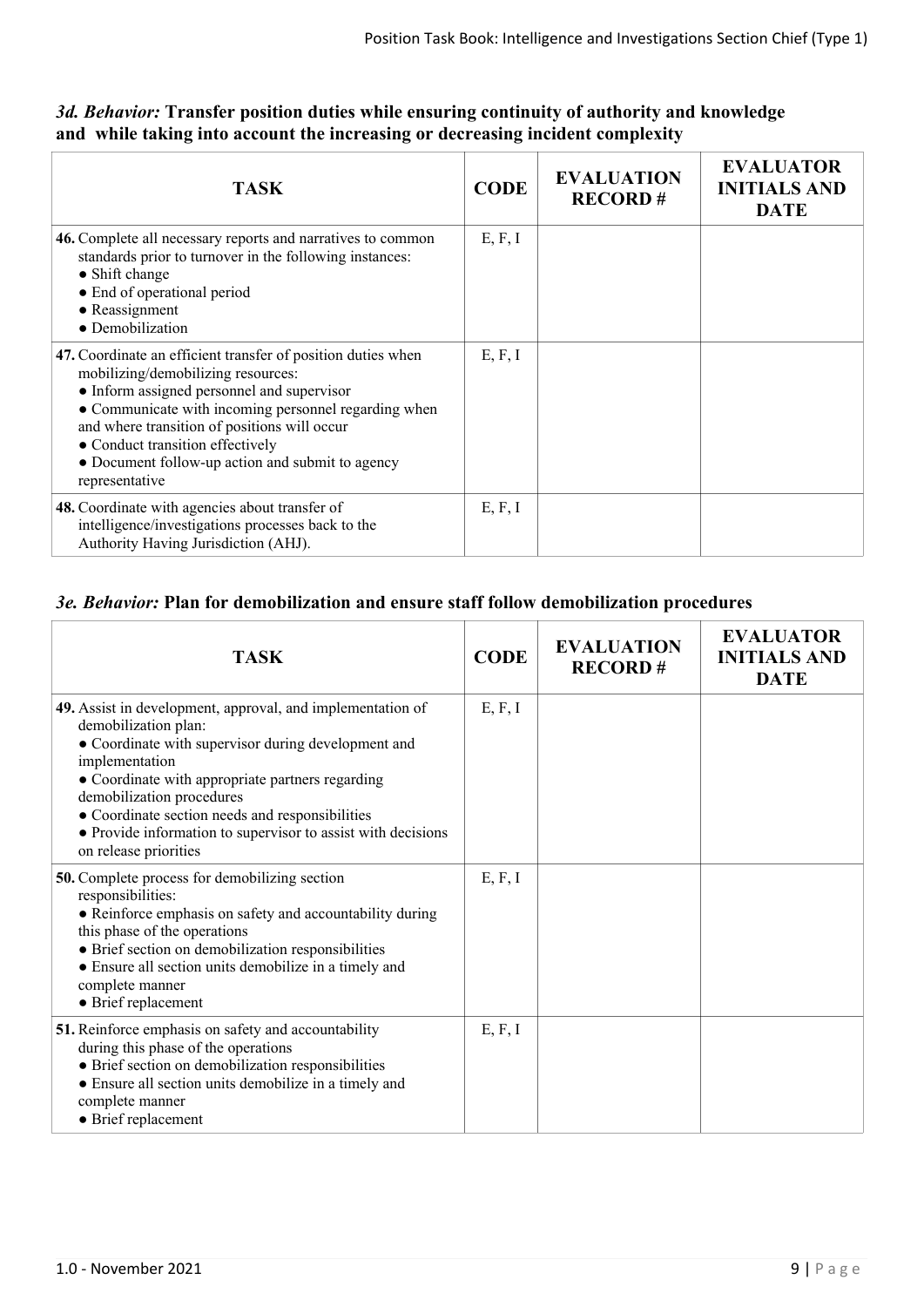# *4. Competency:* **Lead assigned personnel**

*Description:* Influence, lead, and direct assigned personnel to accomplish objectives and desired outcomes in a potentially rapidly changing environment.

#### *4a. Behavior:* **Model leadership values and principles**

| TASK                                                                                                                                                                                                                                                                                                                                                                                         | <b>CODE</b> | <b>EVALUATION</b><br><b>RECORD#</b> | <b>EVALUATOR</b><br><b>INITIALS AND</b><br><b>DATE</b> |
|----------------------------------------------------------------------------------------------------------------------------------------------------------------------------------------------------------------------------------------------------------------------------------------------------------------------------------------------------------------------------------------------|-------------|-------------------------------------|--------------------------------------------------------|
| <b>52.</b> Exhibit principles of duty, respect, and integrity:<br>• Be proficient in the job, both technically and as a leader<br>• Make sound and timely decisions<br>• Supervise staff to ensure understanding and<br>accomplishment of duties and tasks<br>• Train and mentor assigned subordinates<br>• Keep assigned personnel informed<br>• Seek and accept responsibility for actions | E, F, I, J  |                                     |                                                        |

#### *4b. Behavior:* **Ensure the health, safety, welfare, and accountability of assigned personnel**

| <b>TASK</b>                                                                                                                                                                           | <b>CODE</b> | <b>EVALUATION</b><br><b>RECORD#</b> | <b>EVALUATOR</b><br><b>INITIALS AND</b><br><b>DATE</b> |
|---------------------------------------------------------------------------------------------------------------------------------------------------------------------------------------|-------------|-------------------------------------|--------------------------------------------------------|
| <b>53.</b> Ensure accountability of all personnel:<br>• Coordinate with assigned personnel to conduct personnel<br>accountability checks<br>• Validate accountability with supervisor | E, F, I     |                                     |                                                        |

# *4c. Behavior:* **Establish work assignments and performance expectations, monitor performance, and provide feedback**

| <b>TASK</b>                                                                                                                                                                                                                                                                                                                                                                                                                          | <b>CODE</b> | <b>EVALUATION</b><br><b>RECORD#</b> | <b>EVALUATOR</b><br><b>INITIALS AND</b><br><b>DATE</b> |
|--------------------------------------------------------------------------------------------------------------------------------------------------------------------------------------------------------------------------------------------------------------------------------------------------------------------------------------------------------------------------------------------------------------------------------------|-------------|-------------------------------------|--------------------------------------------------------|
| 54. Evaluate the performance of assigned personnel and<br>ensure that staff:<br>• Implement assigned portions of the IAP<br>• Order and assign resources within the section<br>• Report on the progress or control of section operations<br>• Report on status of resources within the section                                                                                                                                       | E, F, I, T  |                                     |                                                        |
| 55. Periodically evaluate personnel status and operational<br>needs to determine whether personnel assignments are<br>appropriate:<br>• Determine kind and number of personnel necessary for<br>section operations<br>• Provide single personnel or teams depending on the needs<br>of the Branch Directors, Division/Group Supervisors and<br>Unit Leaders<br>• Provide for functional and geographical supervision as<br>necessary | E, F, I     |                                     |                                                        |
| <b>56.</b> Prioritize work within the section, while taking into<br>account immediate support for incident operations.                                                                                                                                                                                                                                                                                                               | E, F, I     |                                     |                                                        |

# *4d. Behavior:* **Coordinate interdependent activities**